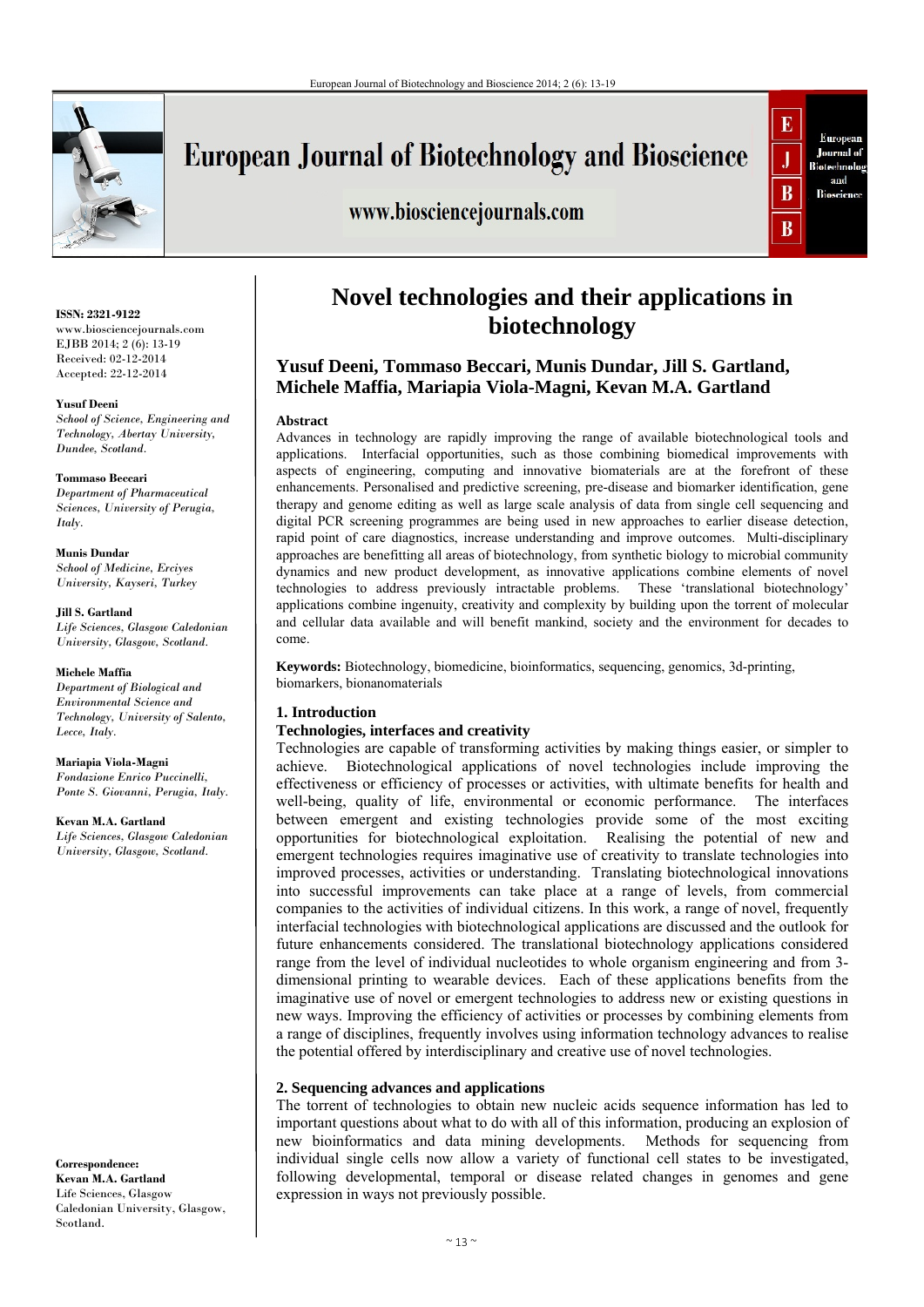This has major implications for stratified and personalised medicine, both in terms of identifying appropriate therapeutic doses and responses to documentable changes in disease state, but also in terms of predictive and preventative indicators of future conditions. Identifying disease producing genetic variants is an important tool in understanding different disease states [1]. The dramatic falls in the cost of whole exome sequencing, or even whole genome sequencing, allied to the universal availability of computing tools to analyse this information, are continuously adding to our analytical powers in this rapidly changing field. Optical mapping approaches for example, have been used to overcome previous limitations of assembling thousands of relatively short fragments, in sequencing the  $2.66$  Gb goat genome  $[2]$ . Single DNA molecules cleaved by restriction enzymes are imaged, rapidly generating whole genome maps, from which super-scaffolds can be generated, allowing commercial scale sequencing of large, complex genomes  $^{[3]}$ . Combining sequencing advances and bioinformatics can enhance clinical studies through the development and validation of cancer genomic profiling tests, based on massively parallel DNA sequencing. Using formalinfixed and paraffin-embedded clinical specimens, nucleotide substitutions, indels, copy number alterations and fusions have been assessed for 287 cancer-related genes [4], achieving test sensitivities of 95-99%. By assessing 2,221 clinical cases actionable genomic alterations were detected in 76% of tumours, representing a threefold increased effectiveness over current diagnostic tests. More accurate identification of genomic changes can only benefit diagnosis and the evaluation of therapy options tailored to individual tumour conditions.

Although primarily driven by the high value biomedical arena, the tools, insights and understandings developed as a result of advances in 'Next Generation' sequencing and bioinformatics will undoubtedly cascade to all areas of the life sciences. This will require new approaches to databasing sequence variant information, allowing the construction of genetic disease data ecosystems for key conditions, and greater integration of sequence data with pharmacogenetic insights in personal or family-based analyses, allowing individually tailored treatment options to be identified, with a greater probability of a positive outcome [1].

Single-cell genome and transcriptome sequencing methods are generating a fresh wave of biological insights into development, cancer and neuroscience. Genome and transcriptome sequencing require more starting material than the few picograms found in an individual cell, pushing the limits of amplification technology. Heavy amplification also propagates errors and biases, leading to uneven coverage, noise and inaccurate quantification. Recent technical advances have helped mitigate these challenges, making single-cell sequencing an appealing way to address an expanding set of problems. Rare cell types, heterogeneous samples, phenotypes associated with mosaicism or variability, and microbes that cannot be cultured are good candidates for single-cell approaches. Single-cell sequencing can enable the discovery of clonal mutations, cryptic cell types or transcriptional features that would be diluted or averaged out in bulk tissue studies [5]. Single-cell genome analysis is now influencing areas as diverse as microbial ecology, cancer, prenatal genetic diagnosis and the study of human genome structure and variation  $[6, 7]$ . Several important considerations influence the quality of data generated from a single cell. Of particular note is the inevitable problem that the transcriptome will change in response to manipulation, which is likely to be more acute in

individual cells. With this consideration in mind, single-cell transcriptome data should be interpreted partially as a perturbation experiment until less disruptive RNA isolation methods can be developed. Isolation of single cells is the technique that is arguably in greatest need of development and standardization. Using a patch pipette or nanotube to harvest the cytoplasmic contents of single cells is a common method for the isolation of cellular RNA, but it may leave cellular subcompartments behind. The classic constraint of single-cell approaches is the need for substantial amplification, which may misrepresent the original DNA sequence or RNA population. The problem is especially acute when working with DNA, where only a single molecule is available. For DNA, the main problem is coverage. Extensive PCR-based amplification may yield higher coverage, but this is typically at the expense of uneven representation and error amplification [8].

In 2012, Xie's group described a new strategy called MALBAC, or multiple annealing and looping-based amplification cycles, that involves five cycles of multiple displacement amplification (MDA) as a kind of preamplification during which newly amplified fragments form closed loops [5]. MALBAC sequencing combines elements of MDA and conventional PCR, to try and reduce bias in whole genome amplification methods used previously [9]. Building upon reductions in amplification bias and amplicons of more than 12 kb in length achieved through  $MDA$  [10], MALBAC uses primers consisting of a common  $27$ nucleotide tag and eight random nucleotides to anneal to template DNA for strand displacement synthesis, generating partial amplicons which in turn act as template for wider genome coverage reducing amplification bias. Following five cycles of quasilinear amplification, looped full amplicons are subjected to 20 PCR cycles and sequenced. MALBAC has been used to increase the efficiency of detecting both alleles of known single nucleotide variations seven-fold, whilst reducing amplification bias, as compared to MDA alone<sup>[11]</sup>. Although MALBAC can generate false positives in single nucleotide allelic identifications, further optimisation is likely to generate a wave of new applications for the identification and analysis of single nucleotide level changes in the genomes of single cells. The data obtained will provide useful insights into diseased states, predictive diagnostics, genome structure and population variations  $[6, 7]$ .

At the level of individual cells, all diseases show heterogeneity in their pathology. Single-cell studies may lead to a better understanding of why some cells degenerate while adjacent cells are normal, or why some cells are drug responsive but others are not  $[12]$ . In this scenario cancer research stands to benefit enormously from single-cell sequencing approaches. Cancer cells often undergo high mutation rates, and tumours tend to be heterogeneous. Identifying which subsets of cells, called clones, are present and evolve into metastases or respond in a certain way to chemotherapy is critical to understanding and fighting the disease. In particular, circulating tumour cells (CTCs), which break off from a tumour and seed metastasis, are those rare cells whose genomes or transcriptomes might offer clues for diagnosis, monitoring or treatment.

### **3. Biomarker analysis**

Biomarker analysis uses changes in key data indicators as predictive, preventative or personalised tools for disease states, for example using miRNA to detect lung tumours earlier than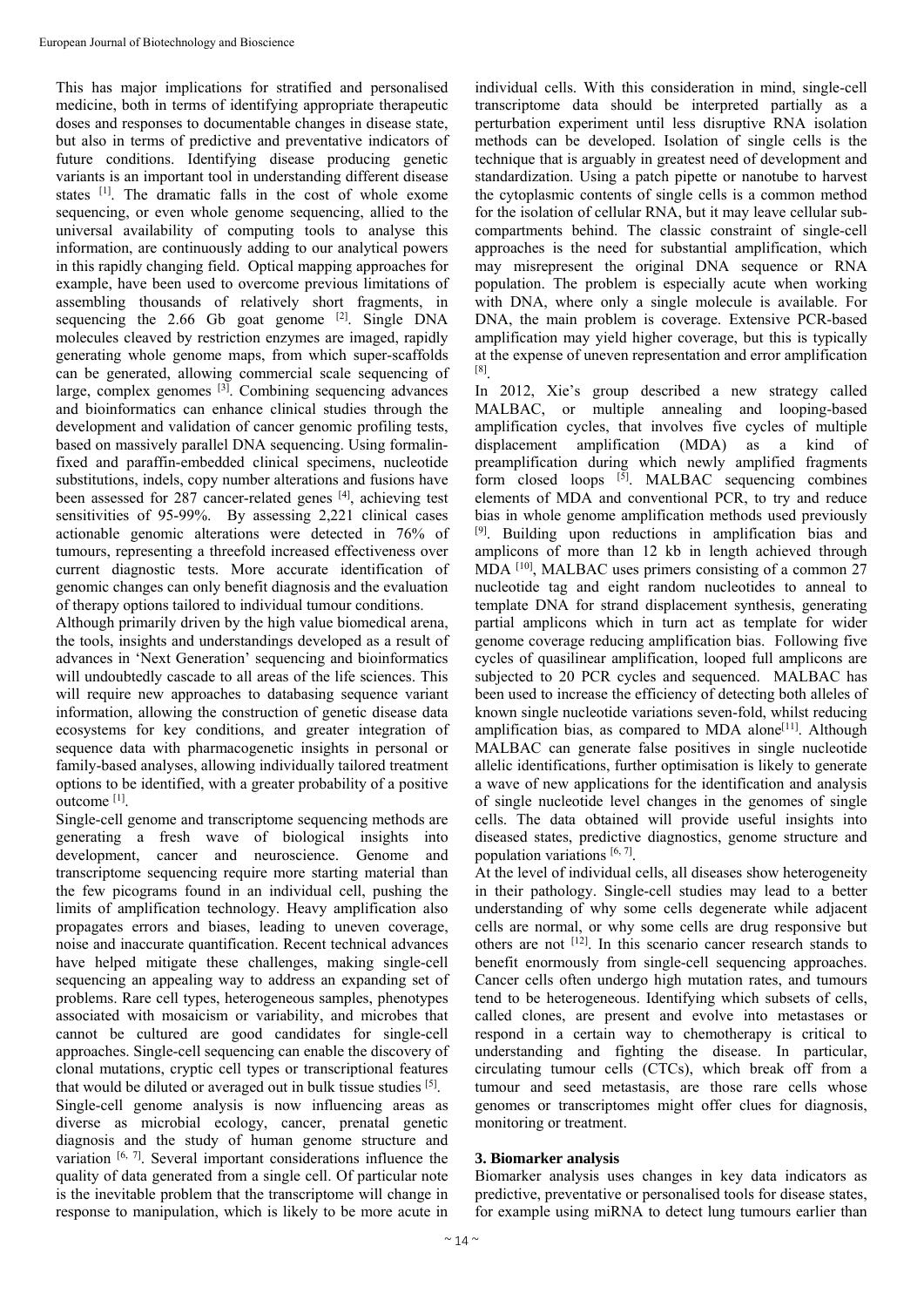conventional screening methods. As knowledge of biomarkers including circulating nucleic acids markers becomes more refined, many other examples of this pre-diagnosis are likely to emerge. The importance of early detection and appropriate therapy to outcomes cannot be underestimated.

The explosion of complex biological data on disease states has been a major factor in the development of customized, patient—specific therapeutic strategies. Using data derived from biomarker analysis, companion diagnostic approaches can identify those individual patients most likely to respond positively to specific treatments, or those patients for whom adverse drug effects are most likely. The declining cost of DNA and RNA sequencing enhances the patient specific merits of this type of approach and a wide range of examples of the use of biomarkers in prognostic diagnosis or treatment of diseases are now emerging. CD61 is a biomarker found on the surface of drug resistant tumours, by University of California San Diego School of Medicine researchers [13]. CD61 appears to be associated with enhancing tumour metastasis by enhancing the stem cell-like properties of cancer cells. By studying emergent resistance to tyrosine kinase type inhibitor treatments, an ability for CD61 expressing tumour cells to become resistant to anti-cancer agents has emerged, and may be applicable across a range of tumour types, and potentially explain why tumours become resistant to tyrosine kinase inhibitor therapies after prolonged use. Invasive bladder cancers affect up to 400,000 people globally, being amongst the five most frequent cancers in men and the ten most frequent cancers in women. Using a mouse model, Shin and co-workers [14] have shown that in the majority of instances, whether or not a bladder tumour will become invasive can be predicted by monitoring the turning off of a signalling protein, known as sonic hedgehog (shh). The hedgehog pathway appears to inhibit certain steps necessary for bladder tumours to metastasise. This opens up the possibility of targeting therapies to particular types of bladder tumours, in the knowledge of whether a tumour is likely to become invasive, by following shh expression, or of identifying ways to protect shh expression, thereby preventing the onset of abnormal regulation leading to an invasive state [15]. Whist most disease biomarkers to date have relied upon endogenous molecules that can be tracked *in vitro* or *in vivo*, the use of synthetic exogenous biomarkers may provide a means to monitor multiple aspects of disease at the same time. Engineered synthetic biomarkers, combining mass-encoded peptides coupled to nanoparticles have been used to allow non-invasive monitoring of urinary disease traits in a mouse model. The protease-sensitive nanoparticles have been shown to permit disease sites to be identified, allow for sampling of abnormally regulated protease activities and different massencoded reporters to be emitted into urine, allowing for multiplex-type detection using mass spectrometry, without the need for invasive biopsies in liver fibrosis and cancer studies. Multiplexing of urinary monitoring using synthetic biomarkers may be useful for a wide variety of disease pathophysiologies and diagnostic systems, which could be expanded to include lipases, nucleases or glycosidases in the future [16].

Whilst tumours remain a major cause of death especially for lung and bladder carcinoma in which it is not easy to make a diagnosis during the initial stages, as yet there are no simple tests which may be applied to large populations. Most current diagnostic methods are complicated, expensive and invasive such as spiral tomography or cystoscopy. For many years attempts have been made to find some markers in blood and

other biological fluids, but these have generally not been specific or not sufficiently sensitive for use. Analyses of DNA mutation, of DNA methylation, or of histone modification state have not yet yielded any conclusions especially for the most important tumours like pancreas, lung and bladder. During the last two years particular attention has been placed on the proteomic analysis of proteins and on miRNA.

The presence of a specific DNA mutation does not indicate that a tumour is present or will necessarily develop, as some environmental or epigenetic factors may be needed for expression of the mutation and development of a tumour. The analysis of proteins may give more precise indications. Proteomic analysis of plasma proteins has been undertaken in many tumours , but the large amounts of proteins present creates difficulties in precise identification and quantification of specific proteins. Generally samples from patients affected by tumours, such as non-small cell lung, were pooled and compared with healthy controls to assess protein differences. Subsequent analyses quantified changes in expression of these different proteins. This established that the mechanism of the treatment of lung tumours with citreoviridin, an inhibitor of ectopic ATP synthase, was due to proteins involved in glycogenesis which increases in lung tumours and whose inhibition reduces their proliferation activity [17]. Such analysis was also applied to pancreatic carcinoma<sup>[18]</sup> and to uveal melanoma  $[19]$  when cells were isolated from the tumour and from two metastases of the same tumour. Cells were cultivated and proteins secreted into the medium were analysed. A significant difference was observed with the protein HSP27 which was present in the metastases but not in the original tumour [19]. This protein may have a role in stabilising the structure of cells which may be important for the process of metastatisation.

Another analytical test given strong consideration in recent years is the analysis of miRNA. These RNAs are a single helix of 19-25 nucleotides, synthesised from sequences which are not translated in the gene and modify mRNA by linking to complementary sequences and destroying them. miRNA is stable and resistant to degradation during the process of fixation and histological treatment and for this reason it is considered important as a possible source for diagnosis from preserved tumour samples. Whilst it is not clear if miRNAs are secreted from cells or simply released, or how they are protected from degradation, the more accepted hypothesis is that miRNAs are protected by links with one protein of the group Ago 2.

miRNAs are present in all biological fluids and for this reason and their degradation resistance are considered particularly useful as specific markers. Analysis of specific miRNA has recently been undertaken on lung tumour and specific differences were indicated by comparing the miRNAs in healthy control and tumour affected patients. The expression profiles of miRNAs in mice and human lung are very similar, indicating evolutionary conservation of miRNA expression. It has been reported that lung is one of the tissues with the most abundant expression of miRNA let-7. Besides regulating the expression of known oncogenes and tumour suppressors, miRNAs also act as oncogenes and tumour suppressors directly, providing an apparent connection between the altered expression of miRNAs and cancer development. Thus, miRNA-expression profiles of human tumours is closely associated with diagnosis, staging, progression, prognosis and response to treatment. Differentially expressed miR-29, miR-99b, miR-102, let-7-2and let-7f-1 have all been used to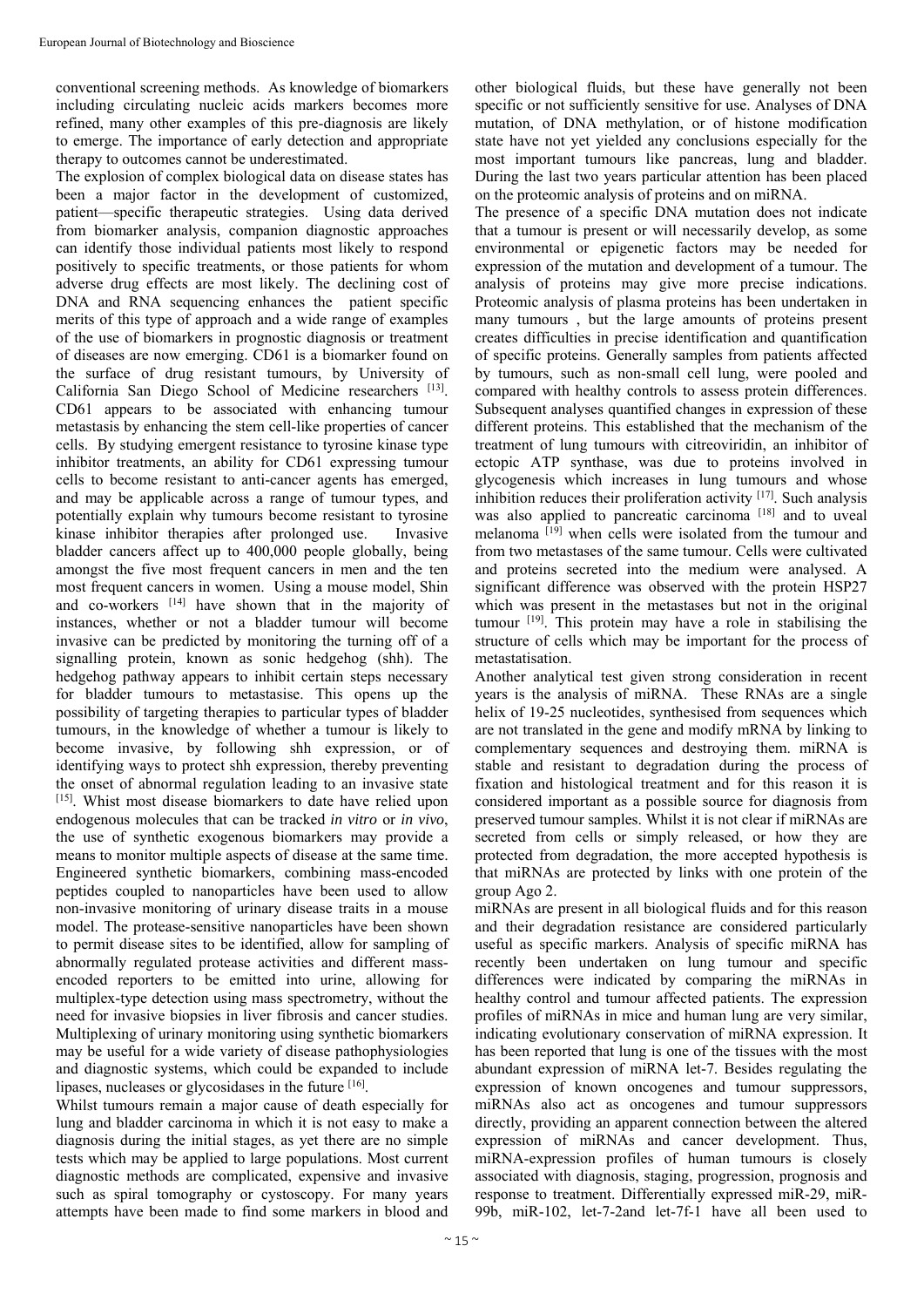discriminate histological types of lung carcinomas [20]. Whilst it may not yet be possible to conclude that these miRNAs are derived from lung tumour cells or from the environment, considering their resistance to degradation over time, they are very likely to be protected by microvesicles or lipids. This method shows promising signs of allowing lung tumour diagnosis two years before that made with common methods [20].

Recently a simple RTPCR method permitted evaluation of a large number of miRNAs present in the blood [21]. By analysing 100 miRNAs present in the plasma of healthy and tumour affected patients they were able to distinguish between the miRNA derived from blood cells and therefore present after haemolysis from others which are more resistant and are not degraded, after up to two years in samples stored at -80 °C. Twenty four miRNA were selected and compared by ratio between diseased and control samples. Levels of mRNA 660 and 142-3p declined in blood cancer patients, whereas an increase in miRNA 197 was observed.

### **4. CRISPR-Cas and genome editing**

Clustered Regularly Interspersed Short Palindromic-Repeats (CRISPR) genome editing allows for precision genetic modifications, and when used with suitable guide and tracer RNAs, permits unique sites of modifications to be designed at the whole genome level, as well as at the more conventional genetic element level. The power and universal utility of this tool, and indeed others such as TALENS, have been likened to the restriction endonuclease and PCR revolutions of previous decades. CRISPR tools are frequently combined with the use of the programmable DNA endonuclease Cas9, and have already been applied to more than 25 species, from viruses to rice and from zebrafish to monkeys  $[22, 23]$ . The rate of CRISPR-Cas applications development is accelerating dramatically. This approach to precision targeted genome modifications is speeding up breeding cycles in mice from 6 months to 3 weeks and has a vast range of potential applications from gene silencing to whole genome wide functional screening techniques and visualising the constantly changing dynamics of genomes. CRISPR-Cas will prove especially important for disease modelling studies, has recently successfully been used by Chinese scientists in microinjected cynomolgus monkeys (*Macaca fascicularis*) to engineer primates with specific target mutations. Specific mutations in the Ppar-y gene, influencing metabolic regulation and in the Rag1 gene required for immune system health have so far been investigated  $[24]$ . Whilst this demonstration of precisely targeted modifications has not yet led to practical applications in biomedicine, establishing the ability to do so in a primate model will prove invaluable to investigating disease states where 2,000 mutations appear to be associated with 300 conditions, developmental biology and epigenetic control of gene expression [25].

### **5. Gene therapy reaching fruition**

Hundreds of gene therapy trials have been carried out, many involving the use of adeno-associated viruses as a delivery mechanism. Vision systems provide a fruitful area for gene therapy, since there are a number of good developmental models, ranging from zebrafish to mice, and the effects of any performance changes can be relatively easily measured. Gene therapy has been successfully used to sustainably deliver improved vision , over 6 months, in 6/6 patients suffering from choroidemia, an X-linked progressive form of blindness, due

to loss of light harvesting cell function at the rear of the eye [26]. Using an adeno-associated virus delivery system, patients were administered with the CHM gene, encoding the Rab escort protein (Rep1). This approach of using adeno-associated viral delivery methods for the correction of visual system defects may prove a very promising tool for addressing macular degeneration, the major cause of blindness in developing countries in the years ahead, and has already been shown to rescue retinal degeneration with the lysophosphatidylcholine acyltransferase 1 gene in mice [27]. Emerging applications for this approach extend far more widely, including the prospect of organellar gene therapy, using proteins targeted to mitochondria for example, as well as having the potential to correct heart muscle defects and to develop novel gene delivery tools to particular organs, such as electroporation to introduce brain derived neurotrophic factor genes to enhance bionic ear cochlear implant performance in guinea pigs  $^{[28]}$ . The power of stem cells to overcome loss of function, for example associated with progressive blindness [29], or in the treatment of multiple sclerosis, where promising results have recently been obtained using human stem cells in mice, to overcome paralysis and a range of other nervous system communication defects [30], should not be underestimated.

## **6. 3D printing and additive technologies**

3D printing is a 30 year old technology which is now becoming increasingly accessible to all, with entry level equipment costs falling to as little as \$600 and more than 100 different substrates now having been used to develop prototypes or products. The universal availability of computer aided design tools and worldwide sharing of open access design elements is delivering a creativity explosion combining elements of design, composition, strength and finishing properties to produce a burgeoning number of prototypes and products combining the best of engineering and biomaterials, which can be produced by anyone, anywhere. 3D-printing will deliver massive advances in the screening of therapeutic drug candidates, for example, through the use of cell coated nanospheres, as well as tissue level surrogates, significantly reducing one of the major bottlenecks in product development pipelines to a biotechnology sector with a research and development budget of  $> $148$  Bn annually [31]. 3D printing technologies, and the associated use of engineered biomaterials are already starting to make a difference at a range of levels. Model systems, hoping to break into the \$36 Bn organ replacement market, such as Organovo's functional liver slices able to detoxify solutions for at least 40 days [32], and *in vitro* growth of spare ear lobes and bionic ear systems able to deliver stereophonic audio reception [33] are pointing the way for future applications. In clinical settings, 3D printing and engineered biomaterials such as reconstructed pelvic bones  $[34]$  and printed titanium lower jaws are, subject to issues of compatibility and potential rejection, proving invaluable to patients of all ages. The ability to rapidly develop new prototypes, for example of how the human foot functions from a biomechanical perspective, as carried out at Glasgow Caledonian University, is proving invaluable to the \$18 Bn prosthetics industry and to rehabilitation science. Further benefits from the use of 3D printing and bioengineered materials are likely to include reductions in the use of animals for product testing [35], as more sophisticated printed tissue and ultimately organ models become available. The potential for 3D printed and engineered biomaterials to impact on clinical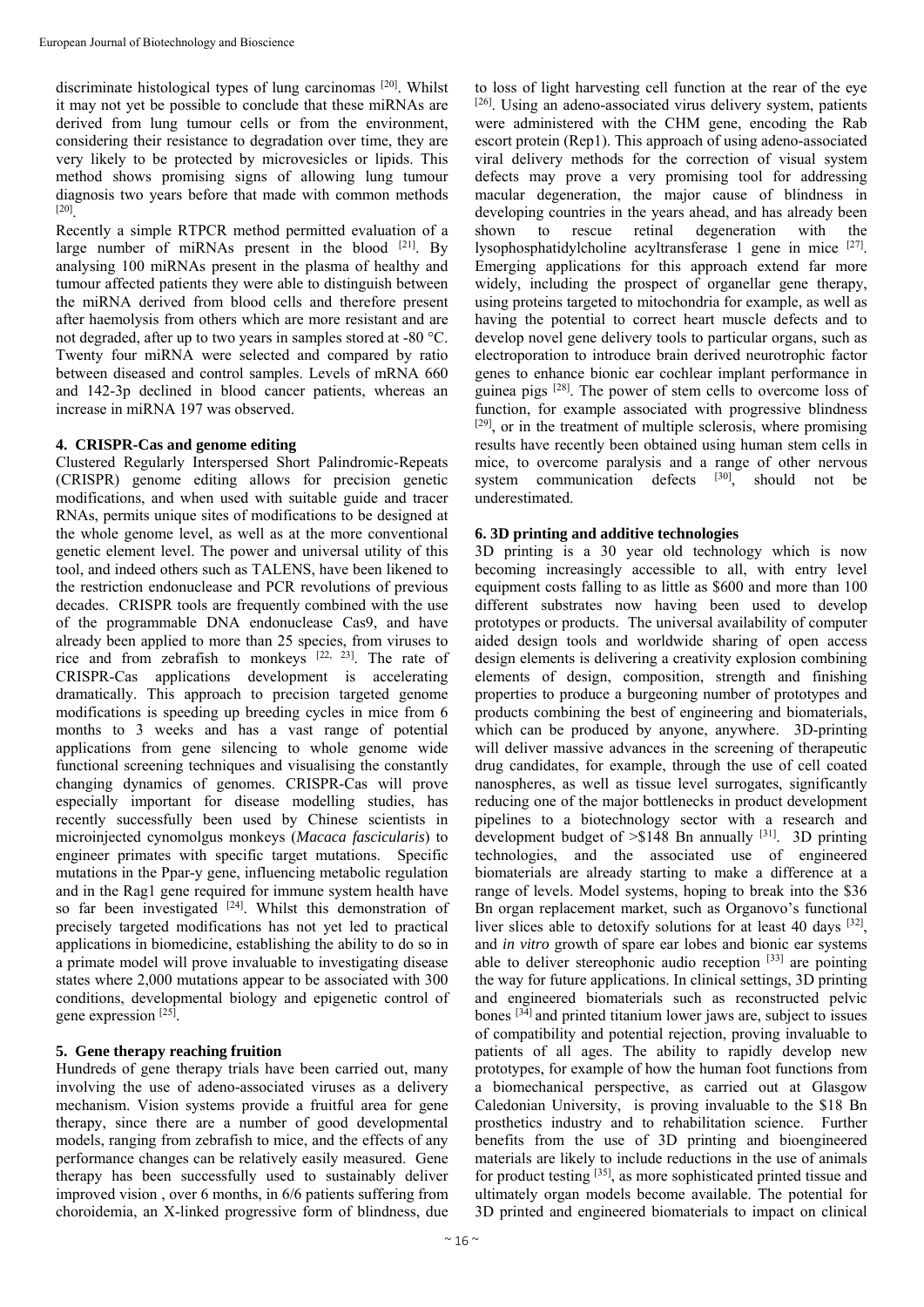practice is shown by the continued successful use of artificial tracheas, over more than five years in patients [36] and of synthetic corneal materials applicable to more than 10 million corneal blindness sufferers globally.

Furthermore, the potential for 3D printed and engineered biomaterials to impact on agricultural practice exists. This is exemplified by studies on and modelling of soil microcosms to understand soil architecture and to inform soil fertility [37, 38]. Using X-ray Computed Tomography (CT) and 3D printing significant insights into the complex pore geometry of undisturbed soils can be made. Since it is difficult to study and map real soil and to control or manipulate it, artificial soil and models are possible and quite valuable. The effect of soil architecture on fungal invasion as a consequence of pore geometries can be used to parameterise a model of fungal growth and interactions. Model structure can be augmented with carbon distributions to disentangle the effects of structure and carbon which is difficult to do in real soil systems. These 3D printed microcosms are reproducible; enabling replicated heterogeneous structures for experimentation that reflect well with those of real soils. The fungal growth model can identify which traits promote colonisation in different environmental contexts and permits simulating and observing interaction outcomes between fungal pairs and mapping fungal interactions amongst a community of intrinsically different individuals [37-39]. It is also feasible that knowledge of this fungal interaction network and organisation with soil microcosms can be extended to understanding cancer invasion and metastasis.

## **7. Bionanomaterials**

The nanotechnology revolution, when allied to insights from stratified and personalised medicine, points the way towards dramatic improvements in the targeted delivery, controlled dose and release rates of novel therapeutics. Nanoparticle biosynthesis is a highly flexible and accommodating system for the production of novel therapeutics or biotechnological tools [40]. More than 20 nanoparticle therapeutics have now received clinical use US Food & Drug Administration approval [41]. Doxil, consisting of the therapeutic deoxorubicin wrapped in not one, but two liposome derived coatings, is an early example of how this approach can be used to maximise delivery to target tissues, increasing the potential efficacy of treatments, and improving outcomes for Karposi's sarcoma, ovarian cancer and myeloma patients, although some polymer toxicity issues require further monitoring. Even more promising for the future are combination smart bionanomaterials, which will combine modules with different functions, so that particular target cells are identified by signal modules, recognized and bound to by separate effector modules, giving greater degrees of accuracy in treatment [42]. Future prospects for bionanomaterials will also include the use of graphene family nanomaterials, perhaps only a single molecule in thickness, of a variety of shapes and functions, not just limited to biomedicine $[43]$ , but with important applications in biosensing, gene delivery, advanced tissue engineering [44] and real time imaging [45]. Advances in synthetic biology will also influence bionanomaterials properties, uses and production as more imaginative and practical applications combining elements of biological networks and nanoscience enables new materials to be created  $[46, 47]$ . Flexibility and potential for imaginative new products to be created is demonstrated by advances in origami DNA, whereby long DNA strands can be shaped into almost any three dimensional

nanostructure [48]. This has applications in biocomputing, using DNA based robots to act as logic gates, channels and components of artificial machines which has recently been extended to living cockroaches (*Blaberus discoidalis*) to control cell targeting [49].

## **8. Wearable devices**

Point of view information during operations for image analysis, combined with voice commands and involving external collaborators in surgery offers powerful tools to increase effectiveness and value as an educational resource. This approach has been successfully used at Ohio State University, for example, in operating to repair knee cruciate ligament, and in gastrostomy [50]. The enhanced sensitivity of Google Glass derived apps and server platforms for removing subjectivity from high throughput screening of rapid tests demonstrates the utility of wearable devices, as recently shown at the University of California Los Angeles, to revolutionise diagnostics [51].

The potential for wearable devices to be used in routine telehealth is also shown by recent plans for Apple to expand into the health sector, described by CEO Tim Cook as 'primed to explode' [52]. The much-rumoured iWatch, may for example, have blood-sugar level and nutrition monitoring functions built in, as well as tracking activity undertaken, and remotely send on a range of other physiological functions such as blood pressure, heart rate, temperature, hydration and anti-oxidant status. Apple are believed to have assembled high powered teams of biomedical scientists, engineers, software and hardware gurus from a range of telehealth and sensor technology companies, including Vital Connect, Sano intelligence and O2 MedTech, further telehealth wearable device developments are inevitable.

## **9. Citizen science**

Novel applications of technology are not just limited to industrial or research led processes. Individual citizens can become involved in the testing or analysis of biotechnological data through 'Citizen Science' initiatives. Whilst mobile phone apps enabling the public to record and report incidences of unusual plant diseases, which can be identified and mapped remotely, citizens can also become directly involved in the analysis of original data generated through large, interdisciplinary projects. Such initiatives frequently involve members of the public in the analysis of genomic or microarray data, to assist in mapping or three dimensional modelling projects. The ubiquity of powerful computing tools in our everyday lives allows us all to contribute as Citizen Scientists to the advancement of knowledge- and have some fun in the process. Although perhaps not yet as advanced as the latest Nintendo Wii fitness applications, we can now participate in bioinformatic analysis of fungal pathogen genomes and host resistance genes using apps such as the Fraxinus Facebook game (http://apps.facebook.com/fraxinusgame/), which uses genetic data from the *Chalara fraxinea* fungus causing ash dieback throughout Europe and North America and gets the player to spot genomic DNA patterns using rows of coloured leaf shapes. The complex nature of ash dieback transmission, involving asymptomatic hosts, global markets for plants and incomplete knowledge of how fungal transmission might be limited has meant that ash dieback is currently out of control in many countries. Cancer genomic data can be analysed using a space race game app, such as Cancer Research UK and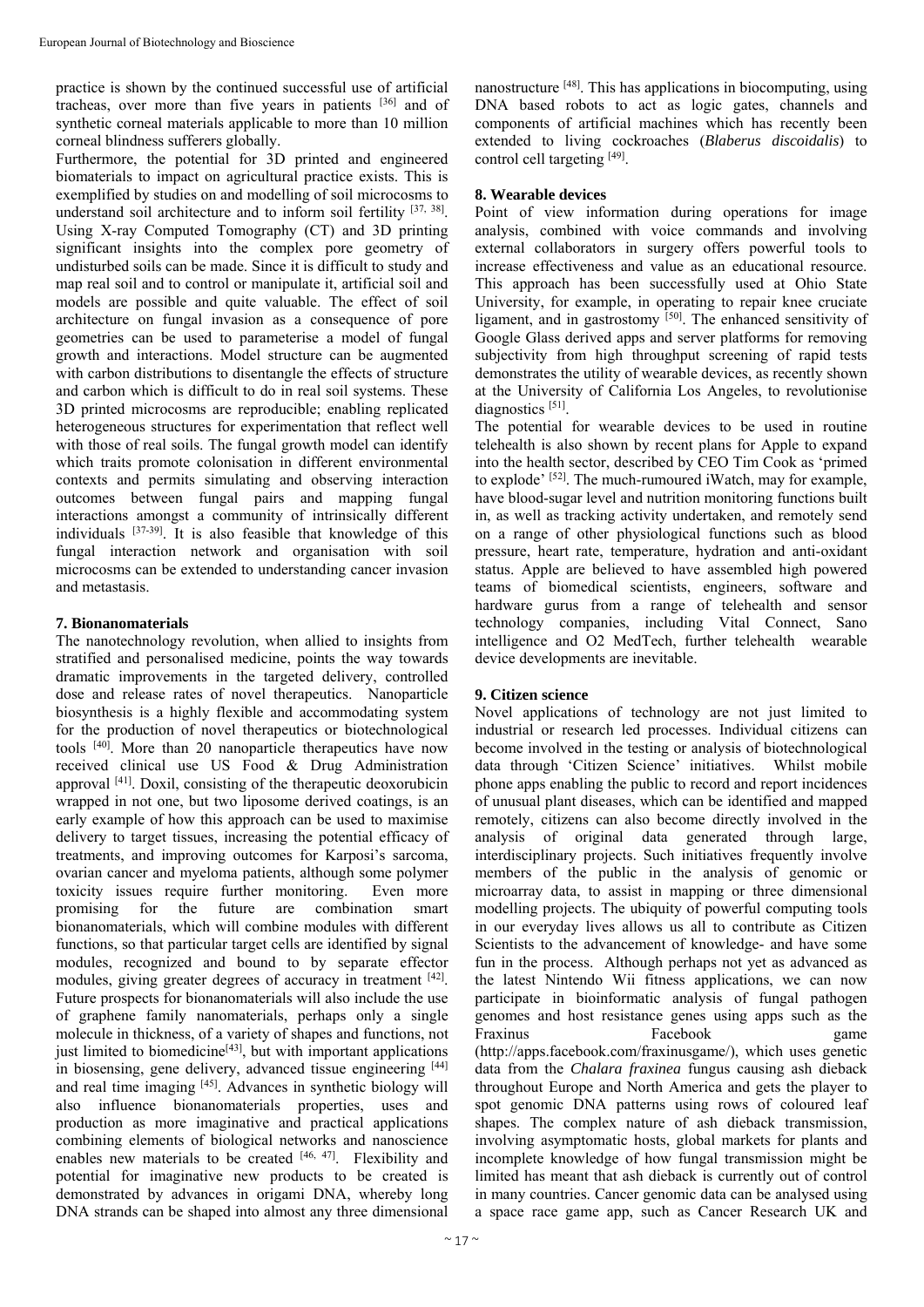Guerilla Tea's 'Genes into Space', where the journey through space is in reality a journey through peoples' chromosomes, looking at gene copy numbers and mapping where breaks occur[53]. This amusing pastime enables any citizen to contribute to the fight against the world's greatest killer.

### **10. Acknowledgments**

This manuscript was prepared from an invited presentation at the 2014 European Biotechnology Congress, Lecce, Italy. None of the authors received any financial benefit in return for authoring this work.

#### **11. References**

- 1. Ellard S, Patrinos GP, Oetting WS. Clinical applications of next–generation sequencing: The 2013 Human genome variation society scientific meeting. Human Mutation 2013; 34(11):1583-1587.
- 2. Dong Y, Xie M, Jiang Y, Xiao N, Du X, Zhang W *et al*. Sequencing and automated whole-genome optical mapping of the genome of a domestic goat (Capra hircus). Nature Biotechnology 2013; 31(2):135-141.
- 3. Mak C. Goat genome sequence by optical mapping. Nature Biotechnology 2014; 31(2):123.
- 4. Frampton GM, Fichtenholtz A, Otto GA, Wang K, Downing SR, He J *et al*. Development and validation of a clinical cancer genomic profiling test based on massively parallel DNA sequencing. Nature 2013; 31:1023-1031.
- 5. Chi KR. Singled out for sequencing. Nature Methods 2014; 11(1):13-7.
- 6. Shapiro E, Biezuner T, Linnarsson S. Single-cell sequencing-based technologies will revolutionize wholeorganism science. Nature Reviews Genetics 2013; 14(9):618–630.
- 7. Blainey PC. The future is now: single-cell genomics of bacteria and archaea. FEMS Microbiology Reviews 2013; 37(3):407-427.
- 8. Elberwine J, Sul JY, Bartfai T, Kim J. The promise of single-cell sequencing. Nature Methods 2014; 11(1):25- 27.
- 9. Lasken RS. Single-cell sequencing in its prime. Nature Biotechnology 2013; 31(3):211-212.
- 10. Dean FB, Hosono S, Fang L, Wu X, Faruqi AF, Bray-Ward P *et al*. Comprehensive human genome amplification using multiple displacement amplification. Proceedings of the National Academy of Sciences USA 2002; 99(8):5261-5266.
- 11. Zong C, Lu S, Chapman AR, Xie XS. Genome-wide detection of single-nucleotide and copy number variations of a single human cell. Science 2012; 338:1622-1626.
- 12. Blainey PC, Quake SR. Dissecting genomic diversity, one cell at a time. Nature Methods 2014; 11(1):19-21.
- 13. Seguin L, Kato S, Franovic A, Camargo MF, Lesperance J, Elliott KC *et al*. An integrin β3–KRAS–RalB complex drives tumour stemness and resistance to EGFR inhibition. Nature Cell Biology 2014; 16:457–468.
- 14. Shin K, Lim A, Odegaard JI, Honeycutt JD, Kawano S, Hsieh MH *et al*. Cellular origin of bladder neoplasia and tissue dynamics of its progression to invasive carcinoma. Nature Cell Biology 2014; 16:469–478.
- 15. LeBlond L. www.stemcellstherapy.me/single-cell-typefound-to-cause-most-invasive-bladder-cancers-study/.
- 16. Kwong GA, Maltzahn GV, Murugappan G, Abudayyeh O, Mo S, Papayannopoulos IA *et al*. Mass-encoded synthetic biomarkers for multiplexed urinary monitoring

of disease. Nature Biotechnology 2013; 31(1):63–70.

- 17. Wu Y-H, Hu C-W, Chien C-W, Chen Y-J, Huang H-C, Juan H-F. Quantitative proteomic analysis of human lung tumor xenografts treated with the ectopic ATP synthase inhibitor citreoviridin. PLOS ONE 2013; 8(8):e70642.
- 18. Rückert F, Pilarsky C, Grützmann R. Serum tumor markers in pancreatic cancer—recent discoveries. Cancers 2010; 2(2):1107-1124.
- 19. Zuidervaart W, Hensbergen PJ, Wong M-C, Deelder AM, Tensen CP, Jager MJ *et al*. Proteomic analysis of uveal melanoma reveals novel potential markers involved in tumor progression. Investigative Ophthalmology and Visual Science 2006; 47(3):786–793.
- 20. Silva J, Garcia V, Lopez-Gonzalez A, Provencio M. MicroRNAs as molecular markers in lung cancer. International Journal of Cancer Therapy and Oncology 2013; 1(1):010111.
- 21. Fortunato O, Boeri M, Verri C, Conte D, Mensah M, Suatoni P, Pastorino U *et al*. Assessment of circulating microRNAs in plasma of lung cancer patients. Molecules 2014; 19(3):3038-3054.
- 22. Koike-Yusa H, Li Y, Tan E-P, del Castillo Velasco-Herrera M, Yusa K. Genome-wide recessive genetic screening in mammalian cells with a lentiviral CRISPRguide RNA library. Nature Biotechnology 2014; 32:267– 273.
- 23. Ebina H, Misawa N, Kanemura Y, Koyanagi Y. Harnessing the CRISPR/Cas9 system to disrupt latent HIV-1 provirus. Scientific Reports 2013; 3, Article number: 2510 doi:10.1038/srep02510.
- 24. Niu Y, Shen B, CuiY, Chen Y, Wang J, Wang L *et al*. Generation of Gene-Modified Cynomolgus Monkey via Cas9/RNA-Mediated Gene Targeting in One-Cell Embryos. Cell 2014; 156(4):836-843.
- 25. Manolio TA. Bringing genome-wide association findings into clinical use. Nature Reviews Genetics 2013; 14:549– 558.
- 26. MacLaren RE, Groppe M, Barnard AR, Cottriall CL, Tolmachova T, Seymour L *et al*. Retinal gene therapy in patients with choroideremia: initial findings from a phase 1/2 clinical trial. The Lancet 2014; 383(9923): 1129-1137.
- 27. Dai XL, Han J, Qi Y, Zhang H, Xiang L, Lv J *et al*. AAVmediated lysophosphatidylcholine acyltransferase 1 (Lpcat1) gene replacement therapy rescues retinal degeneration in rd11 mice. Investigative Ophthalmology and Vision Science 2014; 55(3):1724-34.
- 28. Pinyon JL, Tadros SF, Froud KE, Wong AC, Tompson IT, Crawford EN *et al*. Close-Field Electroporation Gene Delivery Using the Cochlear Implant Electrode Array Enhances the Bionic Ear. Science Translational Medicine 2014; 6:233.
- 29. Tucker BA, Mullins RF, Stone EM. Stem cells for investigation and treatment of inherited retinal disease. Human Molecular Genetics 2014; R1-R8.
- 30. Wang X, Kimbrel EA, Ijichi K, Paul D, Lazorchak AS, Chu J *et al*. Human ESC-Derived MSCs Outperform Bone Marrow MSCs in the Treatment of an EAE Model of Multiple Sclerosis, Stem Cell Reports http://dx.doi.org/10.1016/j.stemcr.2014.04.020. 31 May, 2014.
- 31. Gross BC, Erkal JL, Lockwood SY, Chen C, Spence DM. Evaluation of 3D printing and its potential impact on biotechnology and the chemical sciences. Analytical Chemistry 2014; 86:3240-3253.